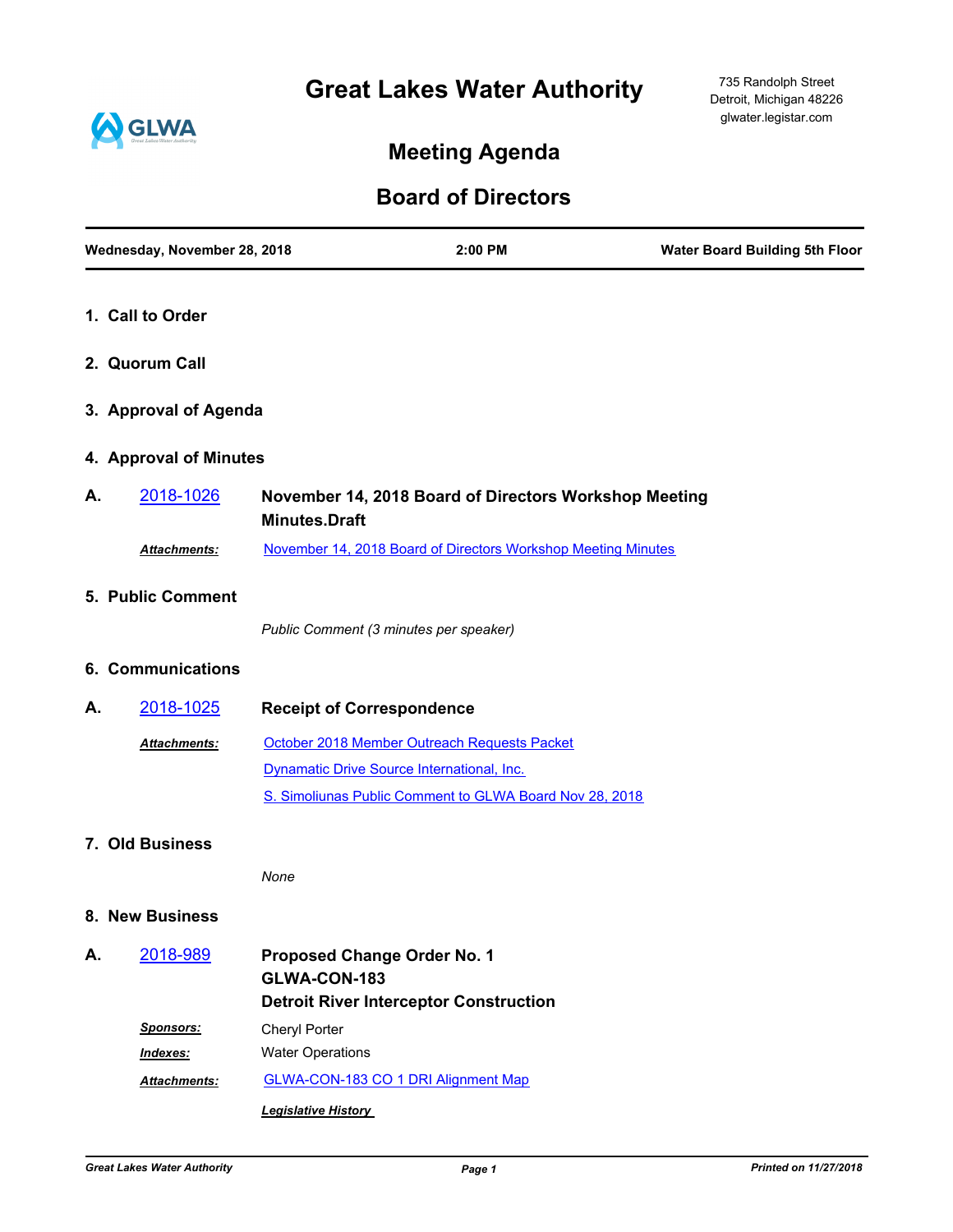|    | <b>Board of Directors</b>                                |                                                                 | <b>Meeting Agenda</b>                             | <b>November 28, 2018</b>                                     |  |  |  |  |  |
|----|----------------------------------------------------------|-----------------------------------------------------------------|---------------------------------------------------|--------------------------------------------------------------|--|--|--|--|--|
|    |                                                          | 11/14/18                                                        | Operations and Resources<br>Committee             | Recommended for Approval to the Board of<br><b>Directors</b> |  |  |  |  |  |
| В. | 2018-990                                                 |                                                                 | <b>Proposed Change Order No. 2</b>                |                                                              |  |  |  |  |  |
|    |                                                          | <b>GLWA-CS-108</b>                                              |                                                   |                                                              |  |  |  |  |  |
|    |                                                          |                                                                 | <b>Automation Needs Assessment</b>                |                                                              |  |  |  |  |  |
|    | <b>Sponsors:</b>                                         | Cheryl Porter                                                   |                                                   |                                                              |  |  |  |  |  |
|    | <u>Indexes:</u>                                          | <b>Water Operations</b>                                         |                                                   |                                                              |  |  |  |  |  |
|    |                                                          | <b>Legislative History</b>                                      |                                                   |                                                              |  |  |  |  |  |
|    |                                                          | 11/14/18                                                        | Operations and Resources<br>Committee             | Recommended for Approval to the Board of<br><b>Directors</b> |  |  |  |  |  |
| C. | 2018-991                                                 | <b>Proposed Change Order No. 1 (Final)</b><br><b>WS-684A</b>    |                                                   |                                                              |  |  |  |  |  |
|    |                                                          | 36-Inch Water Main Telegraph Road, Cherry Hill Avenue to Warren |                                                   |                                                              |  |  |  |  |  |
|    | Sponsors:                                                | Cheryl Porter                                                   |                                                   |                                                              |  |  |  |  |  |
|    | Indexes:                                                 | <b>Water Operations</b>                                         |                                                   |                                                              |  |  |  |  |  |
|    |                                                          | <b>Legislative History</b>                                      |                                                   |                                                              |  |  |  |  |  |
|    |                                                          | 11/14/18                                                        | <b>Operations and Resources</b><br>Committee      | Recommended for Approval to the Board of<br><b>Directors</b> |  |  |  |  |  |
| D. | 2018-992                                                 |                                                                 | <b>Proposed Change Order No. 1</b>                |                                                              |  |  |  |  |  |
|    |                                                          |                                                                 | <b>Contract No. DWS-891</b>                       |                                                              |  |  |  |  |  |
|    |                                                          |                                                                 | <b>Pressure Reducing Valve Vault Improvements</b> |                                                              |  |  |  |  |  |
|    | <u>Sponsors:</u>                                         | Cheryl Porter                                                   |                                                   |                                                              |  |  |  |  |  |
|    | Indexes:                                                 | <b>Water Operations</b>                                         |                                                   |                                                              |  |  |  |  |  |
|    |                                                          | <b>Legislative History</b>                                      |                                                   |                                                              |  |  |  |  |  |
|    |                                                          | 11/14/18                                                        | <b>Operations and Resources</b><br>Committee      | Recommended for Approval to the Board of<br><b>Directors</b> |  |  |  |  |  |
| Е. | 2018-994                                                 | <b>Proposed Amendment No. 1</b>                                 |                                                   |                                                              |  |  |  |  |  |
|    |                                                          | <b>DWSD-CS-1729</b>                                             |                                                   |                                                              |  |  |  |  |  |
|    | Human Resources Information Systems (HRIS) Software as a |                                                                 |                                                   |                                                              |  |  |  |  |  |
|    |                                                          | <b>Service</b>                                                  |                                                   |                                                              |  |  |  |  |  |
|    | Sponsors:                                                | Jeffrey Small                                                   |                                                   |                                                              |  |  |  |  |  |
|    | Indexes:                                                 | Information Technology                                          |                                                   |                                                              |  |  |  |  |  |
|    |                                                          | <b>Legislative History</b>                                      |                                                   |                                                              |  |  |  |  |  |
|    |                                                          | 11/14/18                                                        | <b>Operations and Resources</b><br>Committee      | Recommended for Approval to the Board of<br><b>Directors</b> |  |  |  |  |  |
| F. | 2018-995                                                 |                                                                 | GLWA CS-071 Change Order No. 3                    |                                                              |  |  |  |  |  |
|    |                                                          |                                                                 | <b>Information Technology Staff Augmentation</b>  |                                                              |  |  |  |  |  |
|    | <u>Sponsors:</u>                                         | Jeffrey Small                                                   |                                                   |                                                              |  |  |  |  |  |
|    | Indexes:                                                 | Information Technology                                          |                                                   |                                                              |  |  |  |  |  |
|    |                                                          | <b>Legislative History</b>                                      |                                                   |                                                              |  |  |  |  |  |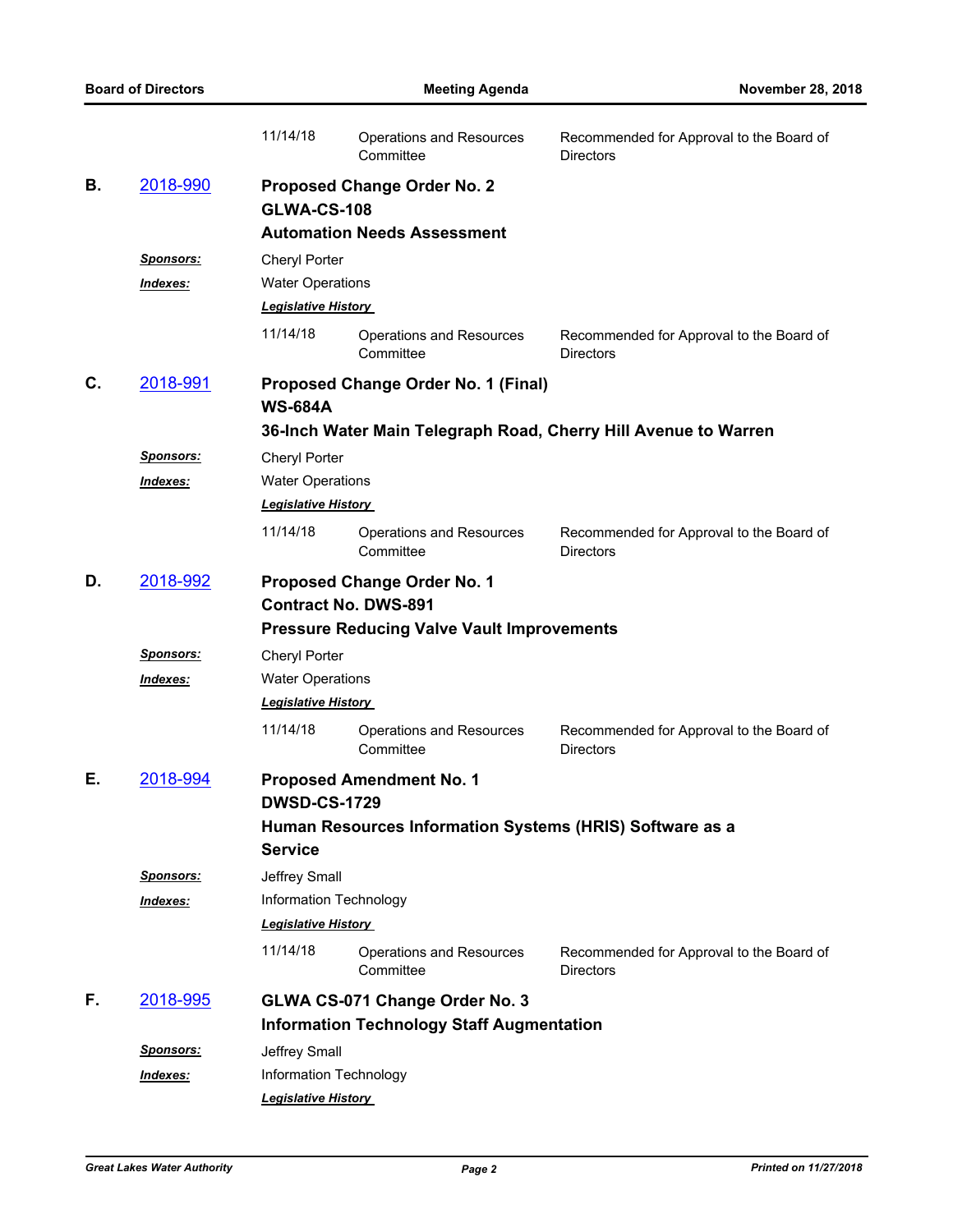|    |                     | 11/14/18                                                                               | <b>Operations and Resources</b><br>Committee                    | Recommended for Approval to the Board of<br><b>Directors</b>               |  |  |  |  |
|----|---------------------|----------------------------------------------------------------------------------------|-----------------------------------------------------------------|----------------------------------------------------------------------------|--|--|--|--|
| G. | 2018-1016           | <b>Proposed Change Order No. 3</b><br><b>GLWA CS-022</b><br><b>Investment Services</b> |                                                                 |                                                                            |  |  |  |  |
|    |                     |                                                                                        |                                                                 |                                                                            |  |  |  |  |
|    |                     | <b>Contract Extension with PFM Asset Management LLC</b>                                |                                                                 |                                                                            |  |  |  |  |
|    | <b>Sponsors:</b>    | Nicolette Bateson                                                                      |                                                                 |                                                                            |  |  |  |  |
|    | Indexes:            | Finance                                                                                |                                                                 |                                                                            |  |  |  |  |
|    | Attachments:        |                                                                                        |                                                                 | Investment Strategy and Related Proposed Contract Extension with PFM Asset |  |  |  |  |
|    |                     | Quarterly Investment Report through September 30, 2018 (Unaudited)                     |                                                                 |                                                                            |  |  |  |  |
| Η. | 2018-1017           | <b>Proposed Capital Program Spend Rate Assumption Policy</b>                           |                                                                 |                                                                            |  |  |  |  |
|    | <b>Sponsors:</b>    | Nicolette Bateson                                                                      |                                                                 |                                                                            |  |  |  |  |
|    | Indexes:            | Finance                                                                                |                                                                 |                                                                            |  |  |  |  |
|    | Attachments:        |                                                                                        | 2018-1017 Proposed Spend Rate Assumption Policy 11.28.2018.docx |                                                                            |  |  |  |  |
|    |                     |                                                                                        | Agenda Item 6D Audit Committee Binder 11.16.18-3.pdf            |                                                                            |  |  |  |  |
| I. | 2018-956            |                                                                                        | <b>Change Order No. 2 to CEO Employment Agreement</b>           |                                                                            |  |  |  |  |
|    | <b>Sponsors:</b>    |                                                                                        | Randal Brown and William Wolfson                                |                                                                            |  |  |  |  |
|    | Indexes:            |                                                                                        | Office of the Executive; General Counsel                        |                                                                            |  |  |  |  |
|    | <b>Attachments:</b> |                                                                                        |                                                                 | GLWA CEO Contract Amendment 2 2018-Board Alternative-Ad Hoc Recomme        |  |  |  |  |
| J. | 2018-1023           | Approval of 2019 Schedule of Meetings for the GLWA Board                               |                                                                 |                                                                            |  |  |  |  |
|    | <b>Sponsors:</b>    | <b>William Wolfson</b>                                                                 |                                                                 |                                                                            |  |  |  |  |
|    | Indexes:            | Administration & Compliance                                                            |                                                                 |                                                                            |  |  |  |  |
|    | <b>Attachments:</b> | 2019 GLWA Board of Directors Proposed Meeting Schedule                                 |                                                                 |                                                                            |  |  |  |  |

### **The Board will also discuss such other matters.**

## **9. Reports**

*None*

## **10. Remarks**

- A. Chairperson's Remarks
- B. Board Members' Remarks

## **11. CEO's Report**